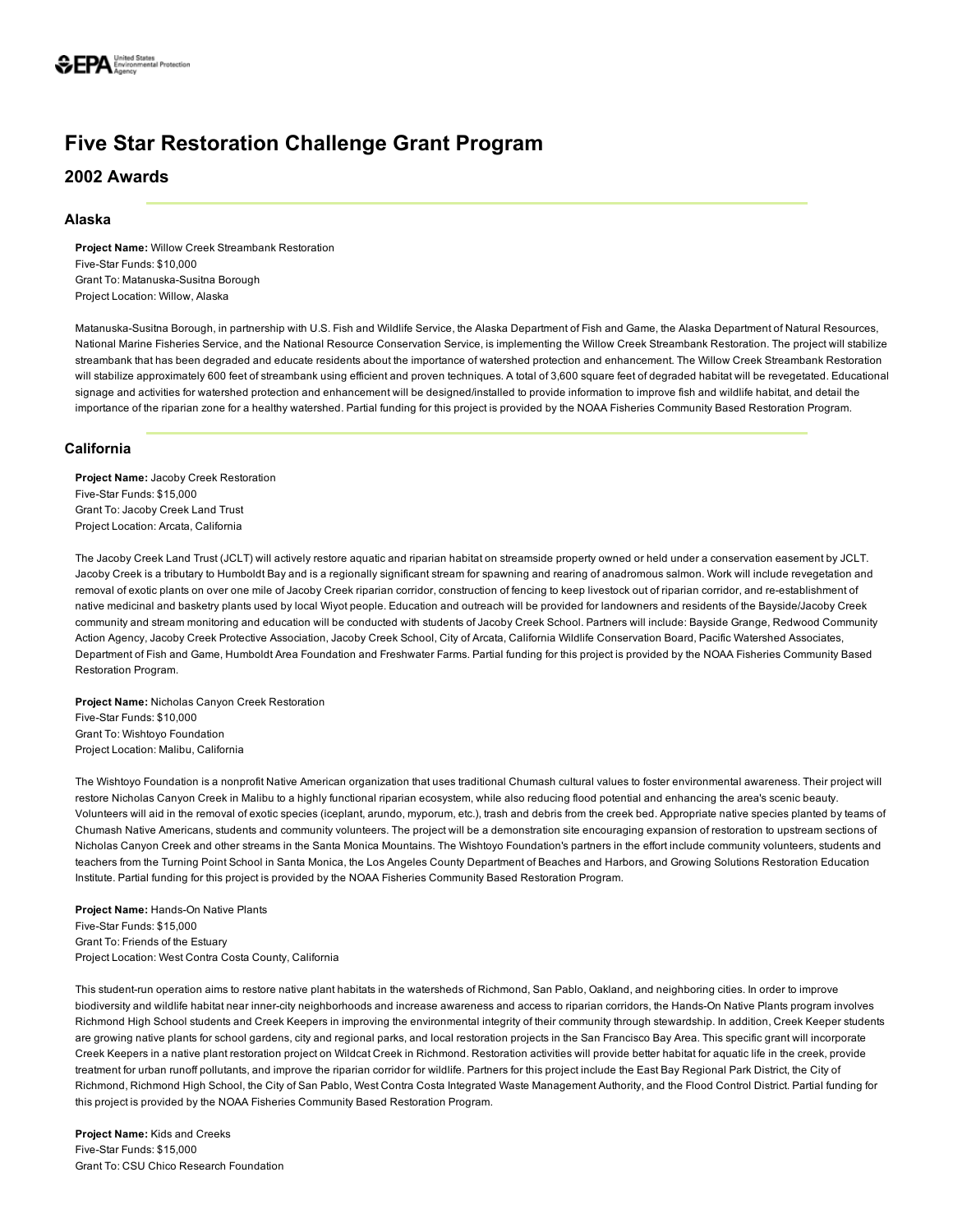#### Project Location: Chico, California

The Kids and Creeks program takes conservation education into over 25 classrooms in the Chico area to engage students with lessons on anadromous fish, riparian habitat restoration, and creek ecology. In the restoration component, students will experience local creek environments and learn about the importance of healthy creek habitats by restoring 110,000 square feet of riparian corridor along Big Chico Creek. They will remove invasive vegetation, plant native species, and maintain the site through monitoring and litter removal. The project aims to involve elementary and secondary school students in the stewardship of their local watersheds by building community partnerships and awareness, doing restoration work in local riparian areas, attracting a diverse group of partners, and providing field opportunities for environmental education and career development. Project partners include California Department of Fish and Game, CSU Chico, City of Chico Park Department, Adopta-Watershed, California Flyfishers' Association, Chico Unified and Durham Unified School Districts, EPA, and USFWS. Partial funding for this project is provided by the NOAA Fisheries Community Based Restoration Program.

Project Name: Agua Hedionda Lagoon Eradication Program Five-Star Funds: \$10,000 Grant To: Agua Hedionda Lagoon Foundation Project Location: Carlsbad, California

The Agua Hedionda Lagoon Foundation, in partnership with Cabrillo Power, the City of Carlsbad, the California Department of Fish and Game, the National Marine Fisheries Service, and the Regional Water Quality Control Board, proposes to eradicate a non-native, highly invasive tropical algae (Caulerpa taxifolia) from the Agua Hedionda Lagoon. Project will use professional teams to survey for, identify, and treat infestations of *Caulerpa* in the lagoon. Vinyl tarps will be placed over infestations of *Caulerpa,* edges of tarps will be sealed to the bottom using sandbags, and chlorine will be added under the tarps to kill the algae. Another component of this project will be outreach to the public through signs, brochures, fliers, and informational binders. These materials will be made available at community meetings, public workshops, pet and aquarium shops, dive stops at lifeguard stations along the beach, and to harbormasters and boaters at various recreational harbors. Partial funding for this project is provided by the NOAA Fisheries Community Based Restoration Program.

# Colorado

Project Name: Grant Ranch Nature Park Five-Star Funds: \$15,000 Grant To: Bowles Metropolitan Project Location: Lakewood, Colorado

Bowles Metropolitan District will restore and preserve natural areas on the 493 acre Grant Ranch. This project will bring together the water district, county and state government, NGOs, homeowners and schools as partners in this effort. Restoration efforts will include extension of a wetland swale, clean up of disturbed lands, weed control, ditch management and development of wetlands, marshes and shrublands. Development of homes and other structures continues in this area; the project will show by demonstration that people and wild areas can coexist. The restoration activities are part of a larger project: the Grant Ranch Nature Park and Learning Gardens. Partial funding for this project is provided by Lockheed-Martin Corporation.

# **Connecticut**

Project Name: Georgetown Park Restoration Project Five-Star Funds: \$10,000 Grant To: Norwalk River Watershed Association, Inc. Project Location: Redding, Connecticut

The Norwalk River Watershed Association will create a park to provide a pedestrian link between historic, natural, commercial, and recreational resources at the Gilbert and Bennett Brook. Work includes the removal of invasive species, plantings, and construction of a footbridge over the stream and handicapped-accessible paths. In addition, educational signs will be posted throughout the park informing the public about floodplains, wetland plants, point and nonpoint sources of pollution, the emerging Norwalk River Valley Trails System, and the historic use of the river by the Gilbert and Bennett Wire Mill Plant and dam. Ultimately, the location of the park, at the intersection of the towns Weston, Wilton, Redding, and Ridgefield, will make it the major link in integrating essential community components, increasing the economic viability of the area and providing excellent opportunities for education, outreach, recreation, and public awareness.

#### Delaware

Project Name: Shellfish Restoration in Delaware's Inland Bays Five-Star Funds: \$11,000 Grant To: Delaware Center for the Inland Bays Project Location: Ocean View, Delaware

The Delaware Center for the Inland Bays, in partnership with the Sussex County Council, the University of Delaware's Graduate College of Marine Studies, the Delaware Department of Natural Resources and Environmental Control, Cape Henlopen High School, and Sussex Technical High School, will train citizen volunteers to culture American Oysters. The cultured oysters will be introduced to a man-made reef in Indian River Bay. The goal of the project is to successfully restore a self-sustaining American Oyster population in the Bay and improve water quality conditions through the natural biofiltration capacity of oysters. The Center for the Inland Bays aims to provide educational and outreach opportunities for the local community that demonstrates the relationship between sustainable shellfish populations and improved bay water quality. Funding for this project is provided by the NOAA Fisheries Community Based Restoration Program.

## Florida

Project Name: Mosquito Lagoon Intertidal Reef Restoration Five-Star Funds: \$12,655 Grant To: University of Central Florida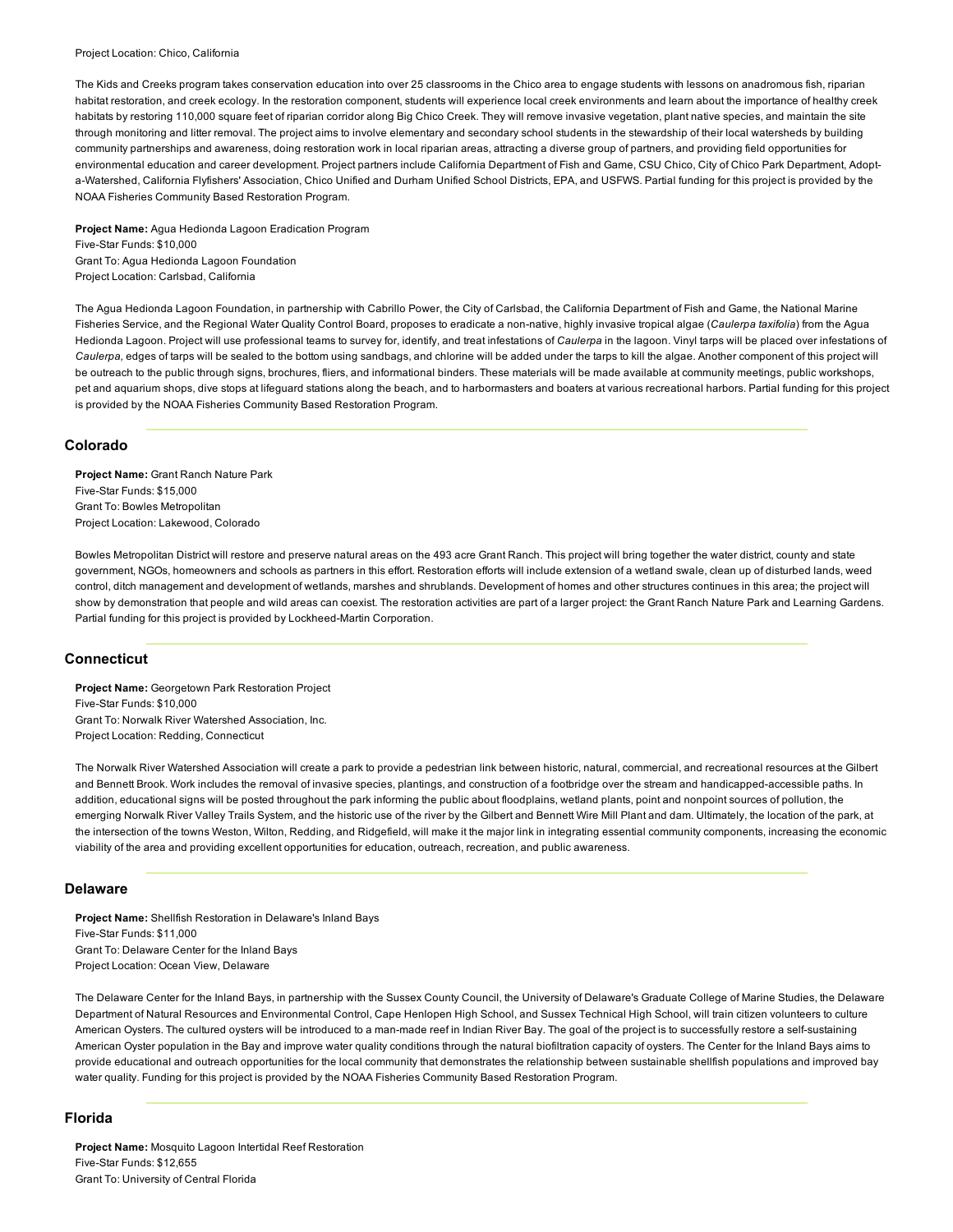The University of Central Florida will restore 30 oyster reefs that extend over 200 acres in Mosquito Lagoon within Canaveral National Seashore and produce fact sheet, web-based lesson plans and a traveling exhibit for younger audiences. This project will involve community volunteers from local school and universities to help construct and deploy shell mats and monitor oyster recruitment. Due primarily to anthropogenic influences, vast intertidal reefs of the ecologically important oyster (*Crassostrea* virginica) have declined by as much as 50% over the last half-century along the east coast of central Florida. It has been recently discovered that this species plays a crucial role in reef habitats by acting as a filtering system, food source for mobile species, and protecting mangrove and salt marsh communities. Partial funding for this project is provided by the NOAA Fisheries Community Based Restoration Program.

## Illinois

Project Name: Middle Fork Wetlands Restoration Five-Star Funds: \$10,100 Grant To: Deerfield High School Project Location: Deerfield, Illinois

Deerfield High School, in partnership with Lake County Stormwater Management, Union and West Skokie Drainage Districts, Illinois Learn and Serve, and Fujisawa Healthcare, Inc. will implement the Middle Fork Wetlands Restoration Project. This project will restore the Middle Fork River to its former hydrological flow while educating and making stewards of local school children. The Middle Fork Restoration Project will restore the riparian habitat, increase species diversification, and provide a living, working, natural laboratory for Deerfield Township High School students as well as the surrounding community. 600 feet of streambank will be stabilized and restored, using best management practices to improve the overall quality of the stream corridor.

#### Indiana

Project Name: LaGrange County Prairie/Wetland Restoration Five-Star Funds: \$8,360 Grant To: LaGrange County Department of Parks and Recreation Project Location: LaGrange, Indiana

The LaGrange County Department of Parks and Recreation, in partnership with LaGrange County Highway Department, US Fish and Wildlife Service, Indiana Power and Light Company, and Pheasants Forever will implement the LaGrange County Prairie/Wetland Restoration Project. This project will involve the restoration of 19 acres of drained wetland to wet meadow prairie and emergent wetland. The newly restored land will act as an outdoor classroom for both school students and the community, and will illustrate the importance of ecosystem health. On this county owned land, the creation of this prairie wetland will enhance the already present educational opportunities at the LaGrange County Nature Preserve. A large number of visitors will be able to view this enhancement and experience hands on educational opportunities. The completion of the LaGrange County Prairie/Wetland Restoration project will ensure the environmental awareness and education of the citizens of Lagrange County for years to come.

# Idaho

Project Name: Waterlife Discovery Center Five-Star Funds: \$10,000 Grant To: Bonner Soil & Water Conservation District Project Location: Sandpoint, Idaho

Bonner Soil & Water Conservation District will protect and preserve the historic Sandpoint Fish Hatchery along the Pend Oreille River and surrounding wetlands and forest for wildlife habitat, public access and outdoor education. The project will involve collaboration between groups including the Bonner Soil & Water Conservation District, the Idaho Fish and Wildlife Foundation, the Idaho Department Fish and Game and Panhandle Lakes RC&D. The project seeks to restore 6.5 acres of a unique, hardwood wetland by removing noxious weeds, clearing debris and rehabilitating areas impacted by human activities. Additionally, walking trails and interpretive exhibits and programs will be created for controlled public access on the site.

#### Kansas

Project Name: Chaplin Nature Center Wetland Restoration Five-Star Funds: \$6,655 Grant To: Chaplin Nature Center Project Location: Arkansas City, Kansas

The Chaplin Nature Center, with project partners, will work to restore the wetland and re-establish the growth of native plants on the nature center. Chaplin Nature Center will work with the Wichita Audubon Society, G.E. Elfuns, Americorps, the Natural Resources Conservation Service (NRCS) and Cowley Community College to promote the value of wetlands through hands on experience by the restoration of a one-acre plot located on the grounds of the center. This wetland restoration will provide the students of Cowley Community College the opportunity to understand the value of wetlands through actual plantings, research, and involvement in the restoration of a wetland. Future students will contribute through additional plantings for greater diversity, monitoring growth and habitat management projects. The scope of the project will serve to create an educational tool for the public and school programs, as well as provide a tremendous benefit to wildlife.

## Kentucky

Project Name: Reforest the Bluegrass 2003 Five-Star Funds: \$10,000 Grant To: Lexington-Fayette Urban County Government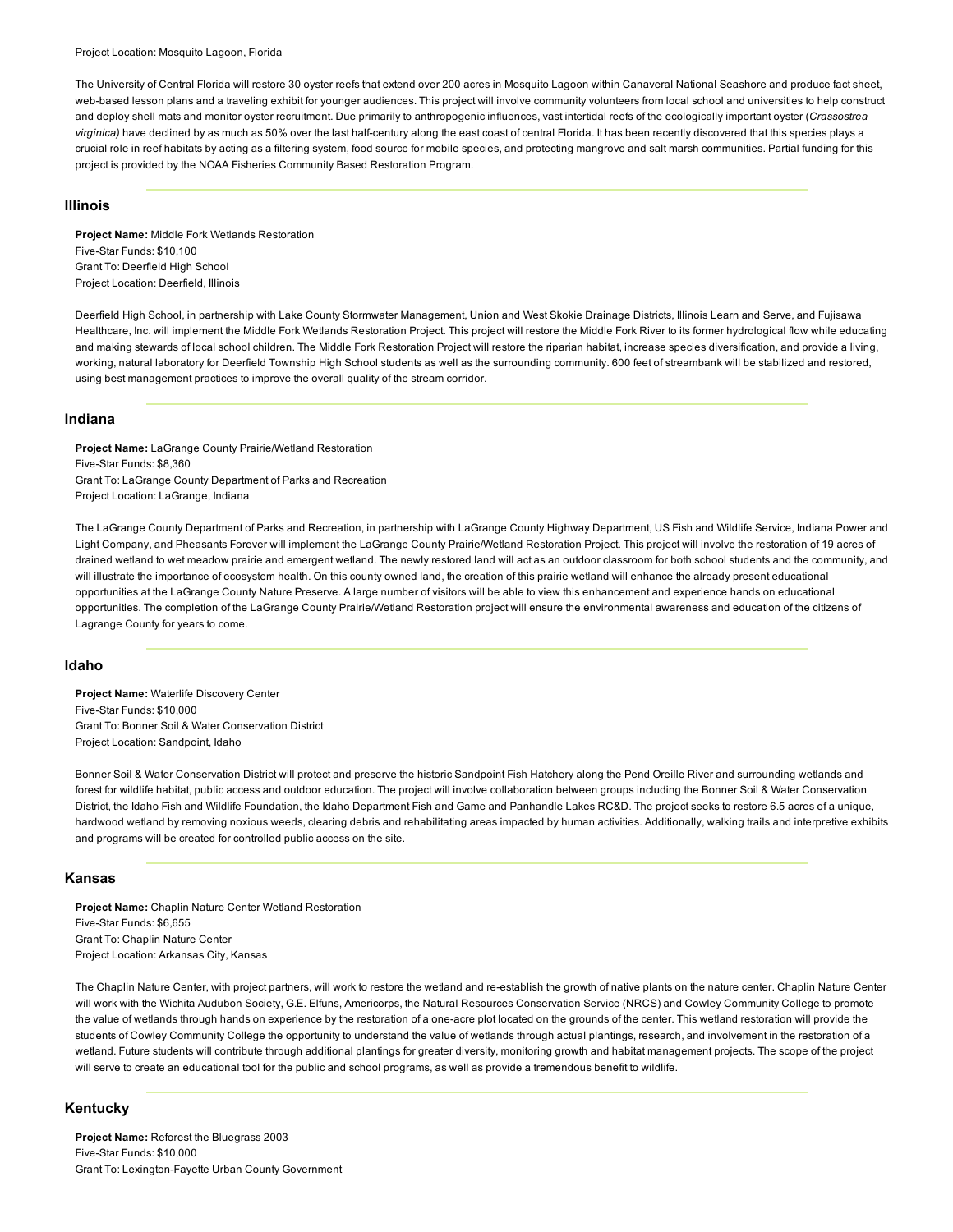The Lexington-Fayette Urban County Government is partnering with Kentucky-American Water Company, the Kentucky Division of Forestry, the League of Women Votes, Lexmark International, as well as a variety of other organizations to complete "Reforest the Bluegrass 2003 - Valley Park." The project will reforest floodplain areas where houses are currently being torn down as a result of massive flooding. Citizens will be instructed on how to care for their properties in a way that will not harm the watershed. While volunteers from throughout the areas come together for "Reforest the Bluegrass" tree planting event, they will be instructed by a team of experts in ways to reduce the amount of pollution they may be unknowingly contributing to. Once the planting has occurred, the area will be deemed as a "no mow" zone, surveyed for species survival rates, and monitored and controlled for invasive species. The project will create stewards out of the volunteers and help save valuable land from future devastation from flooding.

## Maryland

Project Name: Oyster Habitat Restoration in MD's Coastal Bays Five-Star Funds: \$20,000 Grant To: Assateague Coastal Trust Project Location: Ocean City, Maryland

The Assateague Coastal Trust will work with local oyster gardeners (ACT), the University of Maryland, Salisbury University, the Maryland Coastal Bays Foundation (MCBF), the Maryland DNR, and others to improve oyster habitat in the coastal bays. This project represents the second year of the organization's program. The program will include surveys of the organisms which are present at an existing reef that was created last year through the program. In addition, new oyster habitat will be created by expanding the southern edge of the existing oyster bed and creating a 1/4 acre bed in a shallow intertidal zone. Because of the difficulty in obtaining oyster shell to use as reef building material, clam shell will be used as the substrate material. The Salisbury University BioEnvirons Club, along with other nonprofit groups (MCBF, Ocean City Surfriders Foundation, ACT) will provide volunteer labor to create the bed. The reefs will be restocked by volunteers with newly gardened oysters. After creation of the new reef, the area will be monitored on a long-term basis. Funding for this project is provided by the NOAA Fisheries Community Based Restoration Program.

Project Name: Saving the Bay Starts Here! Five-Star Funds: \$10,000 Grant To: Takoma Park Middle School Project Location: Takoma Park, Maryland

275 students from Takoma Park Middle School will participate in conservation education, riparian buffer restoration, and wetland restoration activities. The students will map a stream buffer area 0.25 miles long, remove non-native plants, and re-establish native plants in the riparian area. In addition, the students will help to restore a wetland area at Brookside Gardens, a public arboretum maintained by the Maryland Capital Parks and Planning Commission. Materials are being donated by local nurseries and civic organizations, as well as the Maryland Department of Natural Resources, the Alliance for the Chesapeake Bay, and the Chesapeake Bay Foundation. Partial funding for this project is provided by EPA's Chesapeake Bay Program.

## Massachusetts

Project Name: Removal of Mill Pond Dam Five-Star Funds: \$20,000 Grant To: South Shore YMCA Project Location: Norwell & Hanover, Massachusetts

The South Shore YMCA will fully breach and partially remove the Mill Pond Dam to allow for fish movement and migration through the former channel within the impoundment. The project goal is to ultimately restore alewives to Third Herring Brook and their historic upstream spawning grounds. Additionally, the project will include restoration of the riparian and wetland habitat along Third Herring Brook at the former impoundment. A full breach of the Mill Pond Dam will create approximately 3 acres of wetlands and 2.5 miles of freeflowing stream. The South Shore YMCA will partner with the River Restore Triage Team, North and South Rivers Watershed Association, MA Bays National Estuary Program and community students and volunteers to accomplish this project. Partial funding for this project is provided by the NOAA Fisheries Community Based Restoration Program

#### Michigan

Project Name: Rouge World Center Wetland Restoration Five-Star Funds: \$10,000 Grant To: Dearborn Public Schools Project Location: Dearborn, Michigan

Dearborn Public Schools, in partnership with Ford Motor Company, Friends of the Rouge, the Arab Community Center for Economic and Social Cervices (ACCESS), Henry Ford Museum & Greenfield Village, Harley-Ellis Inc./Tilton Associates, Walbridge Aldinger Inc., and William McDonough and Partners, is engaged in a collaborative and multifaceted effort between corporations, educational institutions, and multiple community cultures to restore the Rouge World Center wetland. Historically, there were significant wetlands in the area, but now the vast majority have been drained, filled and developed. A unique storm water management system will be created including approximately 6.5 acres of treatment wetlands. Students will receive hands on experience with the ecological restoration process and benefit from schoolyard habitat establishment. The Rouge World Center will provide continuing education on ecological restoration and other sustainability practices.

#### Missouri

Project Name: Quail Ridge Park Wetlands & Riparian Restoration Five-Star Funds: \$10,000 Grant To: St. Charles County Parks and Recreation Department Project Location: St. Charles County, Missouri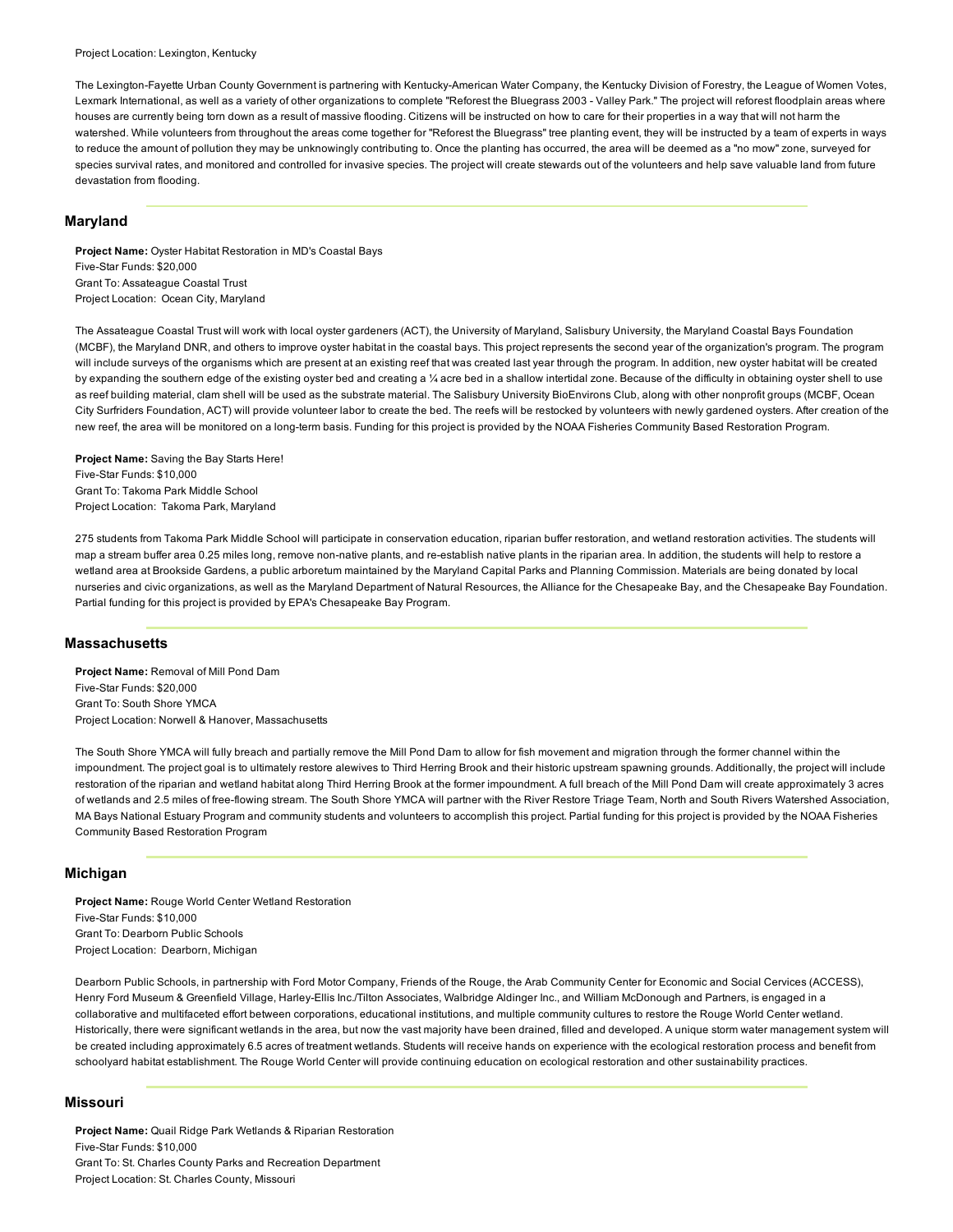The St. Charles County Parks and Recreation Department is partnering with the USDA, Missouri Department of Conservation, the YMCA of Greater St. Louis, and the local Girl Scout Troop to complete the creation of wetland areas and the restoration of a riparian buffer along Peruque Creek to serve as a demonstrative and educational laboratory site. The Quail Ridge Park Project focuses on the creation of a wildlife habitat in a growing area, and the education of the community that surrounds it. The restoration of riparian buffers will assist in the management of stormwater runoff from the park and serve as an example of how to provide a positive impact on the water quality of Peruque Creek. Through the use of signage and other interpretive materials, residents can learn the benefits of wetland areas. Also, the St. Charles County Park Department will use the newly created and restored site as part of their nature programming when educating the public on various environmental issues.

Project Name: Thornton Mill Creek Interpretive Trail Project Five-Star Funds: \$10,000 Grant To: North Kansas City Schools Project Location: Kansas City, Missouri

The North Kansas City Schools, in partnership with Ford Motor Company, ENTRIX Inc., Wild Ones - Missouri Native Plant Society, Boys and Girls Club and Gracemor Elementary School and PTA, will restore wetlands and construct an interpretive nature trail on nearly 20 acres of riparian woodland/meadow bordering Thornton Mill Creek. Part of the subject property will be donated by Ford Motor Company with a conservation easement to be preserved in perpetuity as a natural area. Boys and Girls Club and school students will be constructing and installing bird boxes in early spring prior to plantings of native plants.

#### Montana

Project Name: Upper Beaverhead Watershed Weed Project Five-Star Funds: \$10,000 Grant To: Beaverhead County Project Location: Dillon, Montana

Beaverhead County, in partnership with the Bureau of Land Management, Union Pacific Railroad, the Bureau of Reclamation, Montana Fish, Wildlife and Parks, and the Montana Department of Transportation, is implementing the Upper Beaverhead Watershed Weed Project. The project will eliminate noxious and invasive weeds that threaten the Beaverhead River Corridor and educate the public on the importance of invasive species removal. At a community "Weed Day" more than 200 community members will learn the importance of invasive species removal and the benefits that removal has on the Beaverhead River. Residents also learn what they can do in their own backyards to promote watershed health. Professionals, under the direction of Beaverhead County will use various proven techniques to eradicate noxious weeds from a portion of the Beaverhead River Corridor.

## Nebraska/South Dakota

Project Name: South Dakota/Nebraska Purple Loosestrife Management Project Five-Star Funds: \$10,000 Grant To: Wildlife Management Institute Project Location: Nebraska and South Dakota

The Wildlife Management Institute, in partnership with countless other counties, national agencies, local agencies, universities, South Dakota and Nebraska state agencies, and others is implementing the Purple Loosestrife Management Project. This project encompasses a large portion of both South Dakota and Nebraska and will implement management strategies for areas with Purple Loosestrife infestation. The project will also foster a broad informational outreach and early detection program for those areas that are un-infested but as risk. The effective management of Purple Loosestrife directly results in the preservation of wetland and riparian areas. This project will put into place a 10 year management program for the controlling and mapping of Purple Loosestrife, as well as a comprehensive educational outreach mechanism to ensure the community knows the importance of the eradication of Purple Loosestrife.

## Nevada

Project Name: Las Vegas Wash Wetlands Education and Restoration Five-Star Funds: \$10,000 Grant To: Las Vegas Wash Project Coordination Team Project Location: Clark County, Nevada

The Las Vegas Wash Coordination Committee, in partnership with Southern Nevada Water Authority, Mabel Hoggard Magnet School, Clark County School District, the Bureau of Reclamation, the Nevada Department of Forestry, and the National Park Service, proposes to restore four acres of deteriorated wetlands along the Las Vegas Wash during a volunteer planting event. The replanting event, which will occur in October-November of 2002, will not only help restore a wetland in an area of great need, but will provide an opportunity for students as well as volunteers from local organizations to participate directly in a major wetlands restoration effort and help educate them about the values of conservation and environmental stewardship. In conjunction with the replanting efforts, Mabel Hoggard students will produce transplantable emergent riparian plans from seeds and cuttings for the restoration of the Wash in their school nursery. The school site is based on an existing plant nursery program at Lake Mead National Recreation Area. The ongoing educational activities between Mabel Hoggard and other schools in the Las Vegas Valley are important foundations for building a community-wide commitment to the preservation and enhancement of these important natural areas.

#### New Jersey

Project Name: Barnegat Bay Estuary Restoration Five-Star Funds: \$5,400 Grant To: Save Barnegat Bay Project Location: Lavellette, New Jersey

Save Barnegat Bay will provide college students and recent graduates in the environmental science field with hands-on natural resource restoration experience through restoration activities in Barnegat Bay. These activities will focus on SAV mapping and restoration and dune grass and beach grass planting. Five Star funds will be used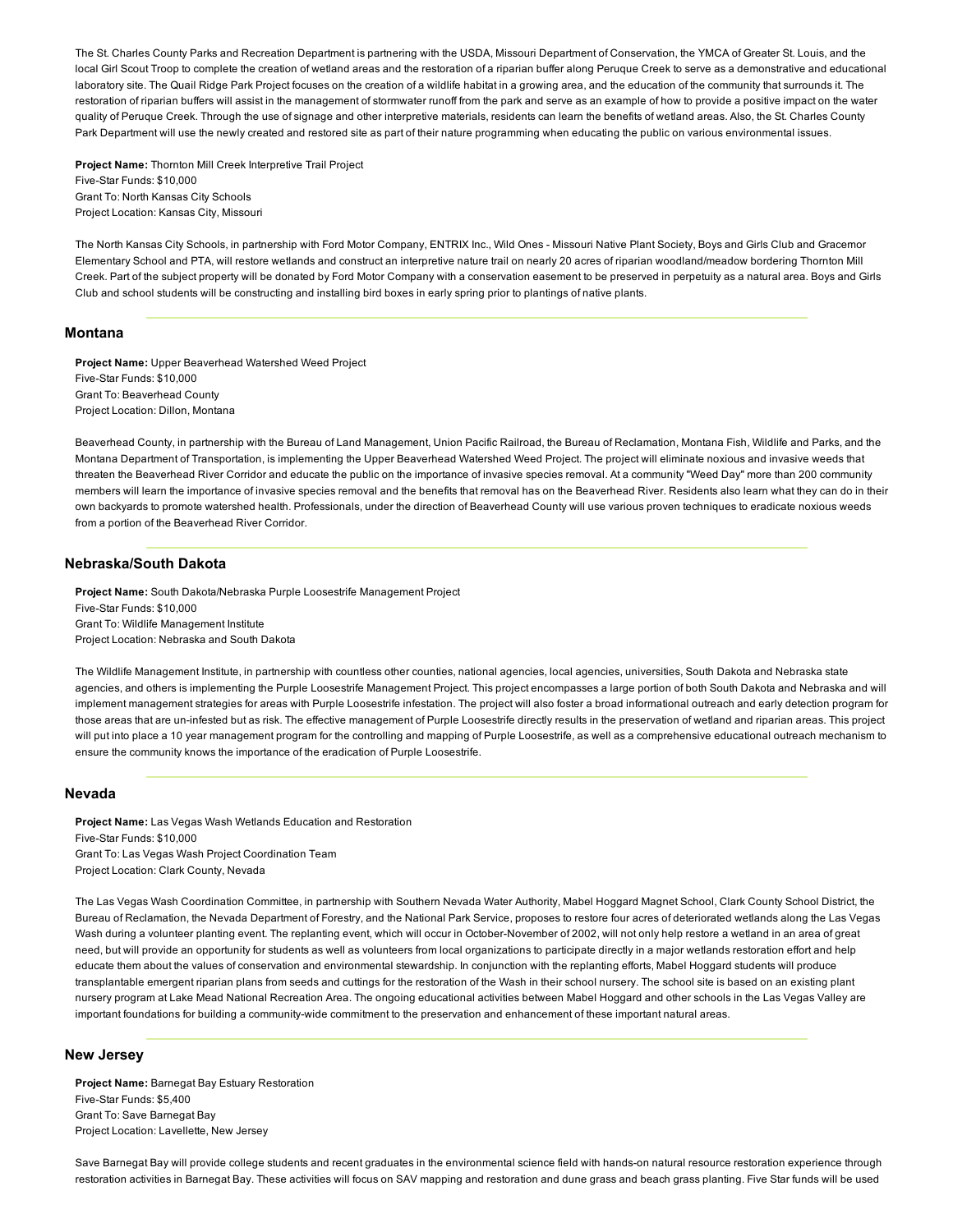to determine the effectiveness of using municipal sewerage by-products on dune grass, and to determine the relation between soil qualities and eelgrass growth. Partners in this project include the USDA Natural Resource and Conservation Service, the New Jersey State Division of Wildlife, and the Barnegat Bay Estuary Program.

Project Name: Red Bank Primary School Riparian Restoration Five-Star Funds: \$15,000 Grant To: Red Bank Borough Board of Education Project Location: Red Bank, New Jersey

The Red Bank Borough Board of Education, along with the Red Bank Department of Public Works, the Monmouth County Mosquito Commission, Rutgers University, and the New Jersey Meadowlands Commission, are planning to implement the Red Bank Primary School Riparian Restoration Project. The project will create a living laboratory for students and community members by restoring 1000 feet of stream corridor using proven techniques such as bio-mats, bio-logs, and reinforced vegetation soil stabilization plantings. The project will increase access to open space and nature areas in Red Bank. The restoration site will become an outdoor classroom for both Red Bank Public School Students and the community as a whole. Partial funding for this project is provided by the NOAA Fisheries Community Based Restoration Program.

## New Mexico

Project Name: Restoration Along the Rio Grande River Five-Star Funds: \$10,000 Grant To: Sierra Soil and Water Conservation District Project Location: Sierra County, New Mexico

In the first phase of a four-phase project, the Sierra Soil and Water Conservation District (SSWCD) will control invasive and noxious species (primarily salt cedar) along the Rio Grande. SSWCD will plant native vegetation to improve the diversity of vegetation as well as the aquatic habitat for trout. Pools and other habitat enhancements will be constructed, and SSWCD will work with water management agencies to modify the water distribution and positively impact the river regime. The grantee will also implement an Education and Information program to increase public awareness regarding noxious weeds, native vegetation benefits, riparian area value, water conservation, and water quality. Native plant species will be planted by students from Hot Springs High School. Other partners include the County of Sierra, the City of Truth or Consequences, the Natural Resources Conservation Service, the Cooperative Extension Service, New Mexico Game and Fish, New Mexico State Highway Department, New Mexico State Parks Department, Jornada RC&D Council, and New Mexico Ranch Properties.

### New York

Project Name: Westchester County Water Quality/Habitat Improvement Five-Star Funds: \$9,500 Grant To: Westchester County Department of Planning Project Location: Westchester County, New York

The Westchester County Department of Planning is partnering with the New Rochelle departments of Parks and Public Works, Iona College and College of New Rochelle, Rye Board of Education, and Westchester County Soil and Water Conservation District to complete restoration activities at Echo Bay in Five Island Park and Blind Brook. Supervised by Westchester County Soil and Water Conservation staff, under the direction of the County Department of planning, students from local high schools and colleges will complete on the ground restoration of Echo Bay and Blind Brook. The addition of supplemental plantings, replacing of shrubs that have died, and elimination of invasive species will lead to improved species diversity and enhances wildlife habitat value. The additional plantings will also stabilize steep banks and improve water quality. Students participating in the projects will have a sense of pride and ownership of the restoration sites and the improved sites will act as an educational tool for the community as a whole. Partial funding for this project is provided by the NOAA Fisheries Community Based Restoration Program.

Project Name: Scallop Restoration for Hallocks Bay Five-Star Funds: \$10,000 Grant To: Cornell Cooperative Extension of Suffolk County Project Location: Orient, New York

The Cornell Cooperative Extension Program will partner with Long Island Captains Association, Orient Historical Society, Orient/Greenport School, Southold Town Waterfront Revitalization Initiative and community volunteers from the SPAT program to restore the bay scallop to a formerly highly productive site in the Peconic Estuary. The objective of the project is to establish a designated spawner sanctuary in order to restore a healthy bay scallop population in the estuary. The proposed collaborative effort will enable the community to take part in spawning, growing and monitoring of 75,000 bay scallops. The partnership also intends to pursue this project as part of larger regional effort in shellfish restoration, water quality restoration and stewardship education. Funding for this project is provided by the NOAA Fisheries Community Based Restoration Program.

#### Ohio

Project Name: Stearns Farm Park Stream Restoration Five-Star Funds: \$10,000 Grant To: The Cuyahoga River Community Planning Organization Project Location: Parma, Ohio

An 1100 foot stream channel that is used as a storm water drainage channel will be restored into a fully functioning watercourse and headwater wetland, improving water quality and wildlife habitat. The channel runs through Stearns Farm Park and will serve as an outdoor educational laboratory where onsite interpretive information will explain the restoration features to be developed on the property. This is a keystone project for the Cuyahoga River Remedial Action Plan to help involve local officials to better understand and take measures to improve the water quality of the tributaries of the Cuyahoga River. Project partners include the West Creek Preservation Committee, City of Parma, Parma City Schools, Northeast Ohio Regional Sewer District, the Western Cuyahoga Audubon Society, Cuyahoga County Board of Health, Parma Area Historical Society, Boyas Excavating Co., Inc., Osterland Co., Inc.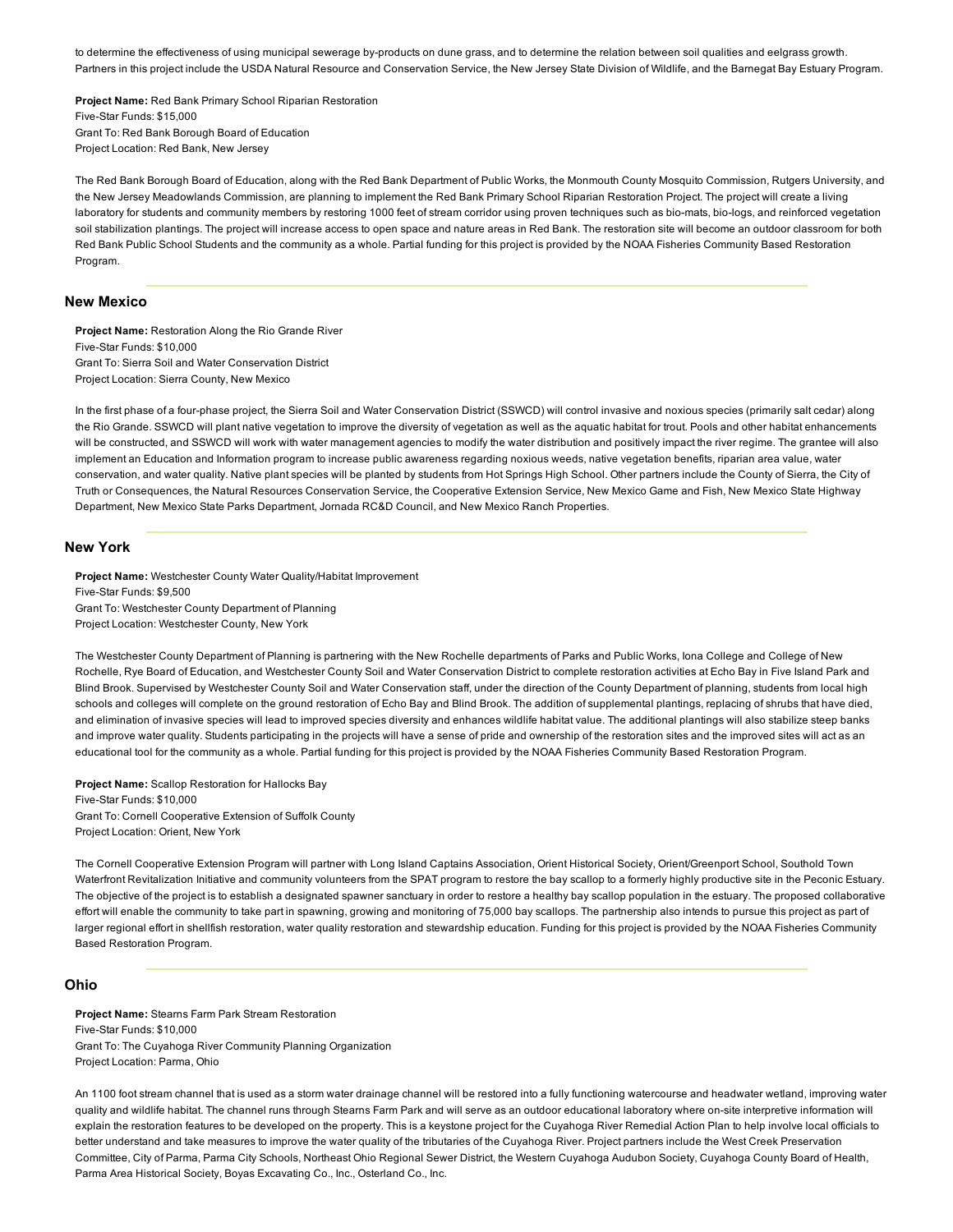## Oregon

Project Name: Gresham City Park Restoration Five-Star Funds: \$8,196 Grant To: Multnomah Education Service District Project Location: Gresham, Oregon

The Multnomah Education Service District will partner with the Alpha Conservation Corps of Alpha High School, Johnson Creek Watershed Council and the City of Gresham Parks Department to restore a portion of Johnson Creek, one of the Portland's last freeflowing creeks, for the benefit of fish and wildlife. The project will involve removal of invasive plants from the project site and replanting the site with native plants propagated in the Alpha High School greenhouse and local nurseries. Following the restoration efforts, Alpha High School students will provide education to neighboring primary and middle school students about watershed health and the work underway to improve the Johnson Creek riparian area. Partial funding for this project is provided by the NOAA Fisheries Community Based Restoration Program.

Project Name: Yaquina River Restoration Five-Star Funds: \$10,000 Grant To: Mid Coast Watersheds Council Project Location: Eddyville, Oregon

Mid Coast Watersheds Council will partner with Eddyville School to restored 3400 feet of riparian habitat along the main stem of the Yaquina River. Currently, this reach of the Yaquina River exhibits elevated summer temperatures and a lack of aquatic woody complexity, and the project aims to improve these habitat conditions for salmonids. The project will involve the removal of exotic plants and weeds and the planting of native trees, shrubs and wetland species. There will be coordination between Mid Coast Watersheds Council and Eddyville School to establish tree growth monitoring and interpretive activities for the students. Additionally, the teachers at Eddyville School will receive training to allow this project to continue in subsequent years. Partial funding for this project is provided by the NOAA Fisheries Community Based Restoration Program.

Project Name: Community Building for Water Quality Five-Star Funds: \$10,000 Grant To: Benton County Soil and Water Conservation District Project Location: Benton County, Oregon

The Benton County Soil and Water Conservation District is partnering with the City of Corvallis, Oregon State University, the Oregon Watershed Enhancement Board, and the Natural Resource Conservation Service to complete *Making Ripples: Community Building for Water Quality*. The project is a coordinated community stewardship and educational program that utilizes local expertise and resources to improve wetlands, riparian zones, and wildlife habitat on school properties in urban and suburban streams. *Making Ripples* will provide an opportunity for local residents and students to learn about their streams and participate in watershed restoration activities in Benton County. Participants will "make a ripple" in broader statewide stream and salmon restoration efforts under the Oregon Plan for Salmon and Watersheds, along with other County-wide efforts. Making Ripples will equip the citizens of Benton County to join in the effort to save salmon and protect against further pollution in local rivers and streams. Partial funding for this project is provided by the NOAA Fisheries Community Based Restoration Program.

## Pennsylvania

Project Name: Schuylkill River Riparian Meadow Creation Five-Star Funds: \$9,500 Grant To: Office of Watersheds, Philadelphia Water Department Project Location: Philadelphia County, Pennsylvania

Through reestablishment of a two-acre native riparian buffer strip along the Schuylkill River, regrading of streambanks, posting of signage for educational purposes, and temporary fencing, the Office of Watersheds at the Philadelphia Water Department proposes to improve both the water quality of the Schuylkill River and the aesthetics of an urban park area. By enhancing the riparian area and continuing to educate the public about the impact of feeding area geese, it is hoped that a large population of nonmigratory Canada Geese will relocate to other grounds where they will have a decreased impact on the drinking water intake area. Local university students will participate in the effort. Partners in this effort include the Fairmount Park Commission/NLREEP, the U.S. Fish and Wildlife Service, the Environmental Protection Agency, Philadelphia University, and Drexel University. Funds will be used to purchase trees, shrubs, seeds, and other materials needed for the restoration project.

Project Name: Mannix Farm Wetland Enhancement Five-Star Funds: \$7,500 Grant To: Williams/Transco Gas, Inc. Project Location: Frazer, Pennsylvania

Williams/Transco, in collaboration with their project partners, will work to enhance to Mannix Farm wetland. Under the partnership between Williams/Transco, NRCS, the Partnership for the Delaware Estuary, U.S. Fish and Wildlife Service, and Chester County Conservation District, plans have been developed to enhance the wooded wetland and expand the quarter acre pond. This expansion will provide shallow water habitat for birds and other wildlife. The enhancement of Mannix Farm will: increase the diversity of wildlife and quality of habitat on the farm; provide a demonstration area for other corporations interested in improving wildlife habitat and soil/water conservation; raise awareness about environmental protection issues; and will provide the local community with an educational resource. Boy Scout Troops 76 and 786 as well as Cub Pack 76 are putting up nesting boxes on the property and the Environmental Club of Great Valley High school will be monitoring the progress of this project as a model of corporate environmental responsibility.

Project Name: Leggetts Creek Riparian Restoration Five-Star Funds: \$10,000 Grant To: Lackawanna River Corridor Association Project Location: Scranton, Pennsylvania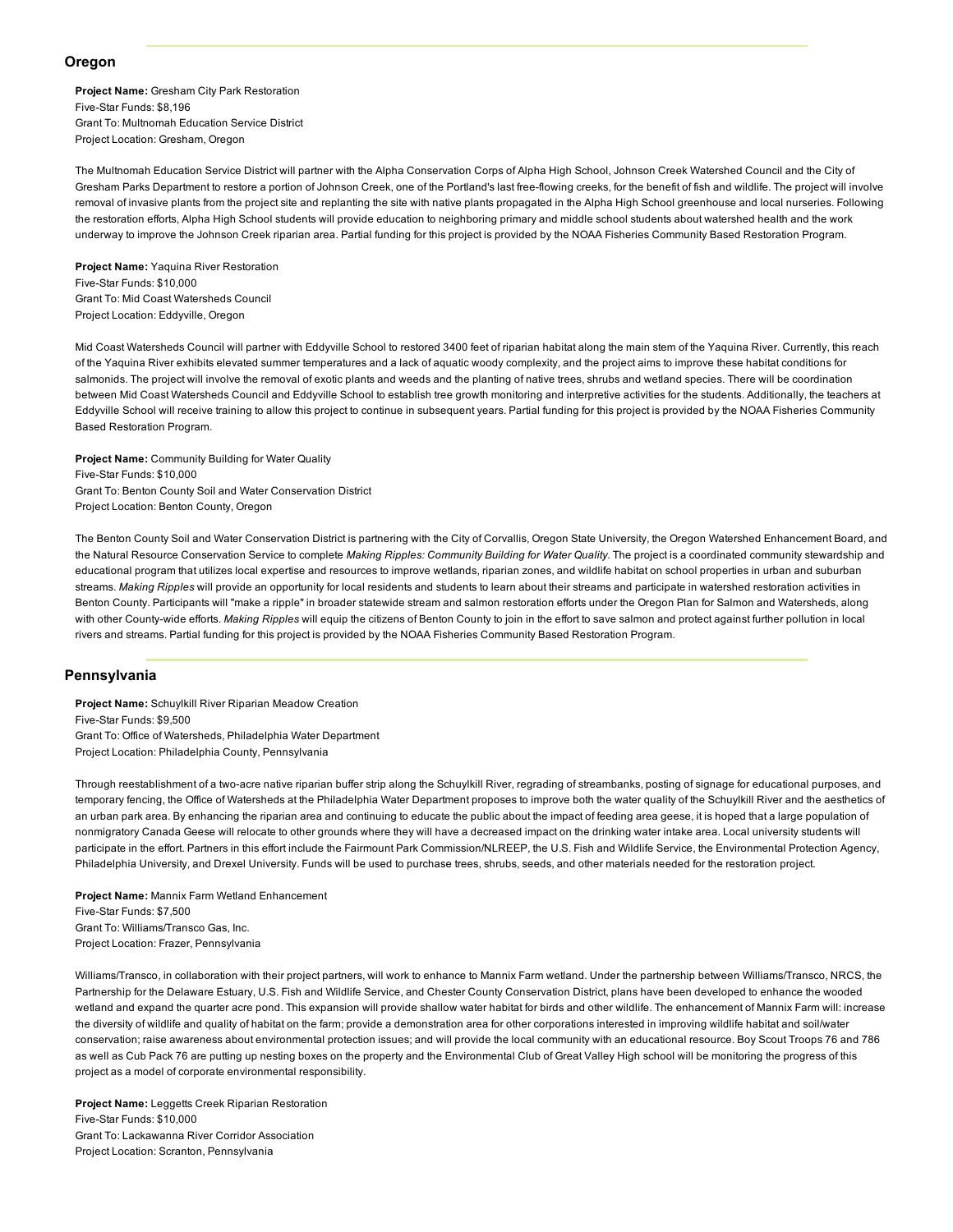Volunteers from the Lackawanna River Corridor Association and three other community organizations will plant native trees and herbaceous vegetation along 2,000 feet of Leggetts Creek in Scranton, Pennsylvania. The area to be restored is part of a former anthracite coal mine which is located on city property. Initial reclamation work at this site has been funded through Pennsylvania's Growing Greener grants program. The USDA Forest Service's Community Forestry Program will be providing funding for trees and shrubs. Partial funding for this project is provided by EPA's Chesapeake Bay Program.

Project Name: Tookany Park Streambank Restoration II Five-Star Funds: \$10,000 Grant To: Township of Cheltenham Project Location: Montgomery County, Pennsylvania

The Township of Cheltenham, in partnership with: Friends of High School Park, Friends of Tookany Creek, Friends of Ralph Morgan, Glenside Green, EASI Senior Environmental, Philadelphia Earth Force, Philadelphia Suburban Water Company, U.S. Fish and Wildlife Service, and Montgomery County Conservation District has developed the Tookany Creek Park Streambank Restoration. The project will continue efforts to revitalize and restore one section of flood-ravaged Tookany Creek. Along with this comprehensive creekside restoration, the project will develop a watershed information and a training manual for middle school students about issues related to the Tookany Creek Watershed. Partial funding for this grant is provided by EPA Region III and Lockheed Martin Corporation.

# South Carolina

Project Name: Kiawah Island Restoration Five-Star Funds: \$15,150 Grant To: Kiawah Island Community Association Project Location: Kiawah Island, South Carolina

Kiawah Island Community Association will restore estuarine habitat on Kiawah Island. The project will establish salt marsh vegetation, shoreline buffers, and oyster reefs. Results will be monitored using high school and community volunteers. This project will be a model for coastal lake management practices throughout the Southeast. All work will be coordinated with an ongoing project that links land uses of typical southeastern coastal development to estuarine water quality. Data will be entered into a GIS database and used to model the benefits and effects of restoration and develop a long-term management plan that could be implemented throughout the southeastern United States. Finally, assistance will be provided to homeowners on how to improve management of riparian land cover to reduce runoff and eutrophication of the ponds and ultimately the estuarine system. Partial funding for this project is provided by the NOAA Fisheries Community Based Restoration Program.

## Tennessee

Project Name: Lost State Wetlands and Riparian Restoration Five-Star Funds: \$10,000 Grant To: Town of Jonesborough Project Location: Jonesborough, Tennessee

The Town of Jonesborough will restore approximately three acres of wetlands located in an area of Jonesborough dedicated to the historic preservation on the town. The town will also restore riparian buffers of Barkley Creek, which bisects the wetlands and is a major hydrological element of the site. The Town of Jonesborough will also utilize this area as a springboard for grassroots environmental protection efforts throughout the region. This project will include various partnerships including NRCS who will conduct soil surveys to determine appropriate sites for sensitive plants and animals. Several community organizations will provide volunteers and assist in public outreach efforts to teach the local community and visitors about the role wetlands play in aquatic conservation. Lastly, this site will become part of Tennessee's Lost State Scenic Walkways.

## Texas

Project Name: Shadowlake Marsh Enhancement Five-Star Funds: \$10,000 Grant To: Woodlands Community Association, Inc. Project Location: Montgomery County, Texas

The Woodlands Community Association, in partnership with the Cochran's Crossing Village Association, the Native Plant Society of Texas, local schools and Eagle scouts, propose to restore marshland and stabilize shoreline adjacent to a pond within the development, introduce several species of fish into the pond, conduct educational programs on the site, and partner with community schools to create outreach programs for area children. Local schoolchildren will participate in cleanup activities near the pond and in the marsh area. Parks and Recreation Department staff will work with a local Eagle Scout to flag and remove invasive species, and the area will be monitored on a regular basis. Educational signs will be purchased and erected along a previously established trail, and a formal education program will developed by the Woodlands Community Association's Environmental Services Department in cooperation with local schools.

Project Name: Cedar Hill State Park Restoration Five-Star Funds: \$10,000 Grant To: Concerned Citizens of Dallas Project Location: Cedar Hill, Texas

Concerned Citizens of Dallas, along with Dallas County Courts, the Dallas Challenge Truancy Center, Texas Parks and Wildlife, Fitness Intervention Technologies, and Texas Master Naturalists Association are implementing the Cedar Hill Site Restoration Project. The project will restore six acres of land to its native habitat and reach out to a diverse group of community members to show the importance of environmental awareness and protection. 240 local at risk youths assigned by the Dallas County Courts will participate in clearing invasive species and construct pools to increase the amphibian breeding in the area. They will work with environmental experts as well as other members of the community to learn how to be stewards of the land around them. Residents of Cedar Hill will be able to tour the newly restored site and know that the site was restored by at risk youth that have invested time and effort to lend to the benefit of the environment.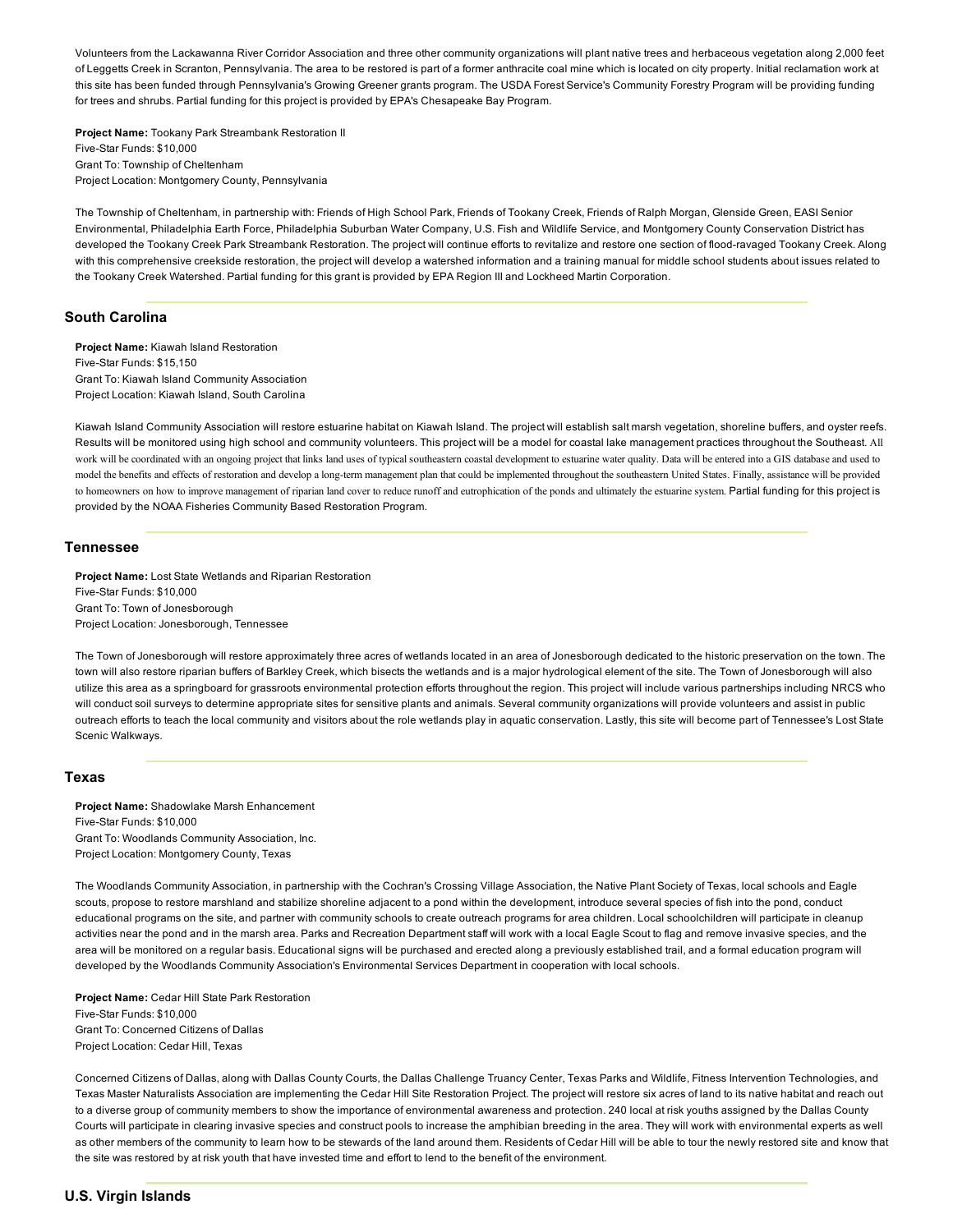# U.S. Virgin Islands

Project Name: Protect Lameshur Bay Mangrove Forest Five-Star Funds: \$16,080 Grant To: Virgin Islands Marine Advisory Service Project Location: Lameshur Bay, St. John, Virgin Islands

The Virgin Islands Marine Advisory Service (VIMAS) at the University of the Virgin Islands will provide elementary school children on St. John and St. Thomas islands with an opportunity to learn about the ecological and socio-economic values of mangrove ecosystems through interactive and critical thinking activities, targeted educational materials, and a workshop series/tour of the restoration area. As part of this project, mangrove seedlings will be propagated and monitored on Lameshur Bay. Schoolchildren will then have an opportunity to tour the areas and view the restoration in process; educational materials will be provided to the students in the form of comic and coloring books. The project is part of a larger effort initiated by the U.S. National Park Service. According to the Park Service, Lameshur Bay is considered to be the core area for the Virgin Islands Biosphere Preserve. The VIMAS, in partnership with the U.S. National Park Service, the Virgin Islands Environmental Resource Station, the Department of Education and local school districts, the Ocean Conservancy, and the University of Puerto Rico Sea Grant Program will partner together in this effort. Partial funding for this project is provided by the NOAA Fisheries Community Based Restoration Program.

#### Utah

Project Name: Jordan River Ecological Restoration Five-Star Funds: \$10,000 Grant To: Tree Utah Project Location: Salt Lake City, Utah

TreeUtah will restore habitat for wildlife, particularly songbirds, along the Jordan River. This is TreeUtah's seventh year of working along the Jordan River, which bisects the rapidly sprawling suburban and urban development that spans the Salt Lake Valley and pours into the marshes of the Great Salt Lake. The goal of the Jordan River Project extends beyond traditional ecological restoration to the creation of habitat. TreeUtah is partnering with Utah Department of Natural Resources, the Alcoa Foundation, National Civilian Conservation Corps, University of Utah, and the Salt Lake County Americorp Program to introduce biologically diverse native vegetation to the undeveloped floodplain.

## Virginia

Project Name: Mountain Lake Wetland Restoration/Education Five-Star Funds: \$9,500 Grant To: The Wilderness Conservancy at Mountain Lake Project Location: Pembroke, Virginia

The Wilderness Conservancy at Mountain Lake (WCML) will work to restore a one-acre wetland area, construct a wetlands interpretive trail, develop associated curriculum materials, and present workshops to both educators and landowners. Graduate students from the Virginia Tech Landscape Architecture Department will develop restoration plans in consultation with the Natural Resources Advisory Council of the WCML. Giles County Cooperative Extension and students from the Roanoke College Environment Program will assist with site preparation and planting. In this effort, the WCML will promote partnerships with Roanoke College Environment Program, Virginia Tech, Virginia Department of Game and Inland Fisheries, the University of Virginia, and the Virginia Cooperative Extension.

## Vermont

Project Name: Delta Park Wetland and Wildlife Restoration Five-Star Funds: \$8,000 Grant To: Winooski Valley Park District Project Location: Colchester, Vermont

The Winooski Valley Park District (WVPD) will work to protect and restore Delta Park, a uniquely natural urban park joining the Winooski River with the highly productive Lake Champlain ecosystem. WVPD will involve Scout troops, other youth organizations, and community volunteers in educational programs and onsite activities focused on invasive plant removal. Biologists will also provide training to volunteers for turtle and bird monitoring to enable the park to determine the effect that increased visitation may have on sensitive species.

Project Name: Passumpsic River Basin Buffer Restoration Five-Star Funds: \$8,500 Grant To: Caledonia County Natural Resources Conservation District Project Location: St. Johnsbury, Vermont

The Caledonia County Natural Resources Conservation District (NRDC) will partner with the Northeast Kingdom Conservation Service Corps, the Natural Conservation Service, US Fish & Wildlife Service, and the VT Agency of Transportation with the objective of restoring the natural riparian habitat along the Sleepers River of the Passumpsic River Basin in Vermont. The NRDC will reduce streambank erosion and plant a selection of native riparian trees, shrubs and willows to create a suitable habitat for several fish species including Atlantic salmon. The goal of the project is to establish a 100 foot riparian buffer zone along 2,800 feet of the river for an approximate total of 3 acres. Local youth services and outreach strategies will be utilized to accomplish this goal. Funding for this project is provided by the NOAA Fisheries Community Based Restoration Program.

# Washington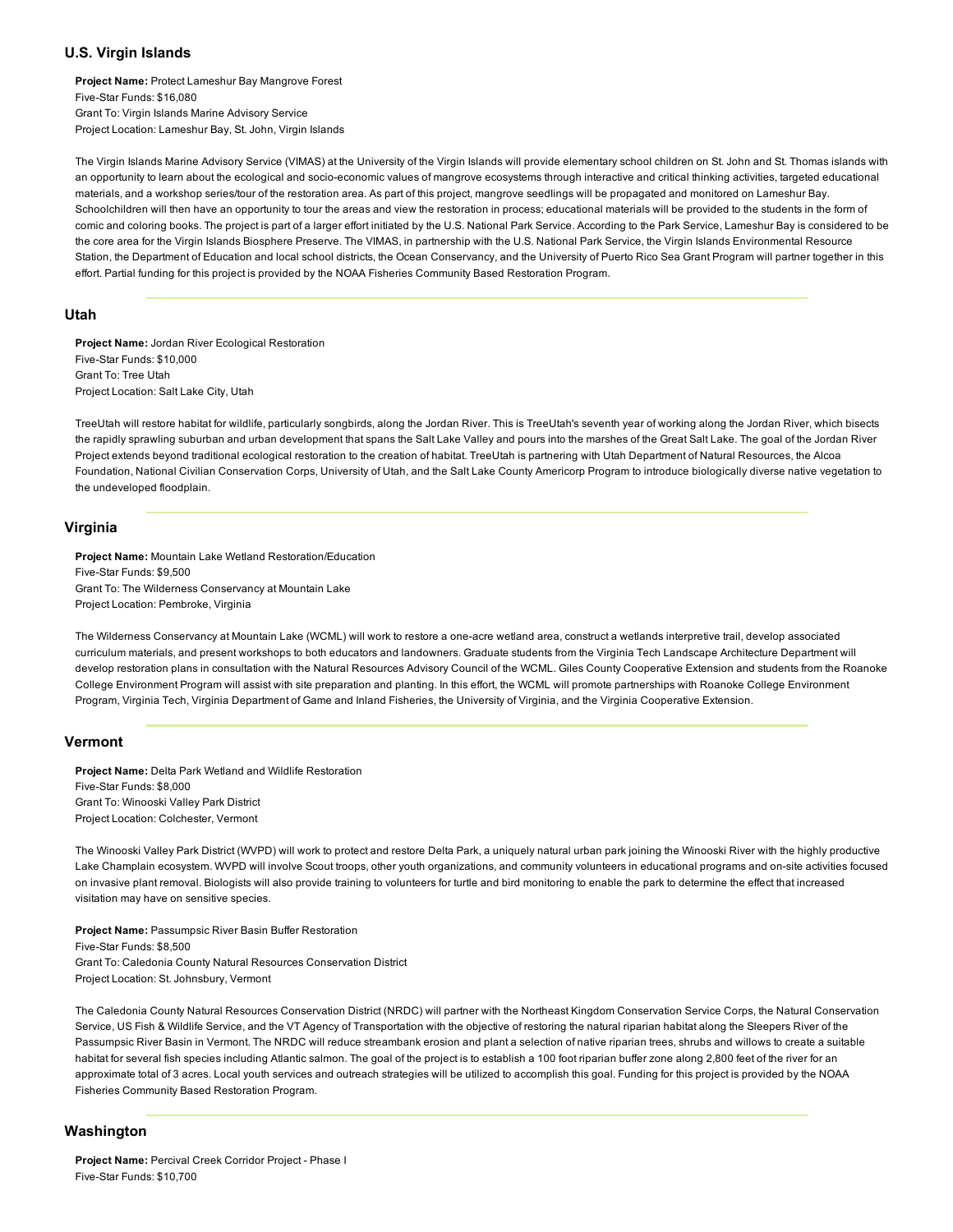#### Grant To: Thurston Conservation District Project Location: Tumwater, Washington

The Thurston Conservation District, in partnership with the Thurston County Stream Team, Washington State Department of Transportation, Washington State University, Sound Native Plants Ecological Services, and National Tree Trust will implement the Percival Creek Corridor Project. The project will revegetate 1600 feet of the east side of Black Lake Ditch and educate teachers, students, and parents on land use practices that can help protect streams from stormwater runoff. At the completion of the Percival Creek Corridor Project - Phase 1, 400 trees will be planted. In order to connect with school children, a teacher training will be held to ensure that teachers accurately understand the link between land use and stream health, with emphasis on innovative land use practices. Thurston County Stream Team volunteers will monitor the planting site for quality control and aid the students in any additional information they may need. As a result of this project, a large number of school children and teachers will become stewards of the land and more fully understand the importance of land use planning. Funding for this project is provided by the NOAA Fisheries Community Based Restoration Program.

#### Project Name: Alder Creek Restoration

Five-Star Funds: \$10,000 Grant To: Columbia-Pacific Resource Conservation and Development Project Location: Aberdeen, Washington

Columbia-Pacific Resource Conservation and Development will return a 1,000 foot section of Alder Creek to its original state to provide habitat for spawning and rearing Coho, Steelhead and Cutthroat Trout. This project involves the cooperative efforts of the Washington Department of Fish and Wildlife, the U.S. Fish and Wildlife Service, Grays Harbor Conservation District and Grays Harbor College. The project will create meanders, riffles, in-stream structures and spawning pads in Alder Creek and plant native vegetation in the riparian corridor. The Model Watershed Project through Grays Harbor College will perform long-term monitoring and maintenance of the project using students enrolled in its Fisheries and Natural Resources classes. Partial funding for this project is provided by the NOAA Fisheries Community Based Restoration Program.

Project Name: Nisqually Delta Restoration Project Five-Star Funds: \$10,000 Grant To: Nisqually Reach Nature Center Project Location: Nisqually, Washington

The Nisqually Reach Nature Center seeks to augment a pending estuarine habitat restoration project by expanding the scope of monitoring, involving volunteers in restoration and monitoring efforts, improving the science of the estuarine restoration, and incorporating coastal management projects into education programs. This project will involve the cooperation of the Nisqually Reach Nature Center, the Nisqually Indian Tribe, the Puget Sound Water Quality Action Team, and Washington Service Corps. The project will collect baseline data on migratory bird use of a diked upland located in an estuarine delta, augment data collection in the estuary to include nonsalmonid fish and invertebrate use of the estuary, increase the opportunity for volunteers to participate in the estuarine restoration, and document findings of data collection and monitoring. NFWF funds will cover equipment and supplies necessary for restoration and monitoring and stipends for a student research intern. Partial funding for this project is provided by the NOAA Fisheries Community Based Restoration Program.

Project Name: Jimmy's Meadows Restoration Five-Star Funds: \$5,700 Grant To: Washington Department of Fish and Wildlife Project Location: Tonasket, Washington

The Washington Department of Fish and Wildlife will partner with the USDA Forest Service and Tonasket High School to restore Jimmy's Meadows, a degraded, moist meadow wetland system that forms the upper reach of Cobey Creek on the Okanogan Wenatchee National Forest. Restoring the wetlands will raise the water table so that downstream fisheries will receive water delivery late in the year, bird habitat will be enhanced, and native riparian vegetation will replace introduced species. This project will involve high school students and increase student knowledge of meadow and upland restoration processes. Monitoring of the project will ensure that desired results are accomplished.

## Wisconsin

Project Name: Sauk County Wetland/Prairie Restoration Project Five-Star Funds: \$11,300 Grant To: Sauk County Land Conservation Department Project Location: Sauk County, Wisconsin

The Sauk County Land Conservation Department, in cooperation with the US Fish and Wildlife Service, the Wisconsin Department of Natural Resources, Reedsberg High School, as well as various other associations and foundations to complete the Sauk County Wetland/Prairie Restoration Project. Sauk County has gathered a broad and diverse group of partners to restore 30 acres of wetlands and waterfowl nesting habitat. Local volunteer and students will plant native wetland species and use domestic Wisconsin seed varieties coupled with seed diversity that will ensure a healthy and active prairie area. Structures will also be installed to aid in providing a habitat for fish that are native to the region. After completion, the restoration site will be used by local elementary and high schools as well as community members to provide an outdoor laboratory and learning center.

# Wyoming

Project Name: Snake River Restoration Five-Star Funds: \$10,000 Grant To: Teton County Weed and Pest Project Location: Teton County, Wyoming

Teton County Weed and Pest will work with Grand Teton National Park, Wyoming Game and Fish, Teton Conservation District, Jackson Hole Land Trust and Bridger